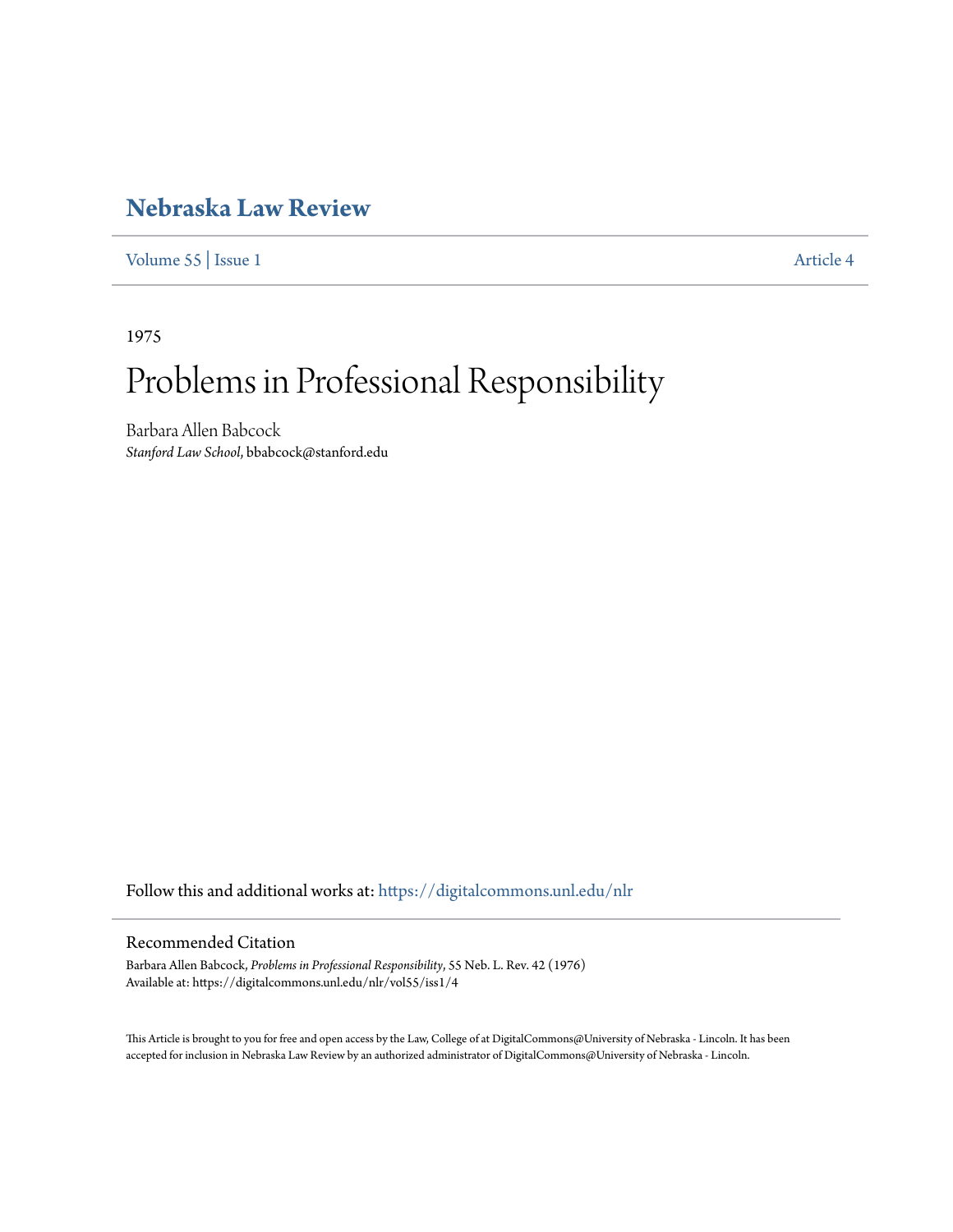Commentary

By Barbara Allen Babcock\*

## Problems In Professional Responsibility<sup>†</sup>

The Old Testament tells of a meeting much like ours today: "And all the people gathered themselves together as one man into the street that was before the water gate **....** And Ezra **...** brought the law before the congregation both of men and women.  $\ldots$ " (Nehemiah 8:1-2)

Presuming to act as Ezra before the water gate, I have no complicated "law" to bring you. Although the Watergate affair has raised a storm about lawyers' ethics, and has created a demand for professional responsibility to be taught in law schools and be examined on by the bar, and for lawyers to create new standards and new modes of enforcing them, there is nothing in what any Watergate lawyer is accused of which would indicate that plain old Judeo-Christian standards will not do as a standard for professional responsibility: "Thou shalt not steal. Thou shalt not bear false witness against thy neighbor. Thou shalt not covet thy neighbor's house, nor his ox nor his ass, nor anything that is thy neighbor's."

And perhaps: "Thou shalt not make unto thee any graven image, or any likeness of anything," for those who recorded the tapes, and "Thou shalt not bow down thyself to them," for those who made *the presidency* an image for indiscriminate worship. At any rate, neither courses in ethics nor better discipline by the bar, nor keener awareness of delicate ethical issues have much to do with Watergate, where the things of which lawyers, particularly, were accused did not involve close questions.

There are, however, complex and difficult issues surrounding the meaning of professional responsibility. The first principle (one which is not generally understood by lay people or many lawyers either) is that professional ethics sometimes vary from, and stretch beyond, personal ethics. This means that lawyers may be caught in the most painful decisions where dictates of training and

Associate Professor, Stanford Law School. A.B. 1960, University of Pennsylvania; LL.B. 1963, Yale Law School.

t This is a somewhat edited version of informal remarks delivered by Professor Babcock at the University of Nebraska College of Law in April, **1975.**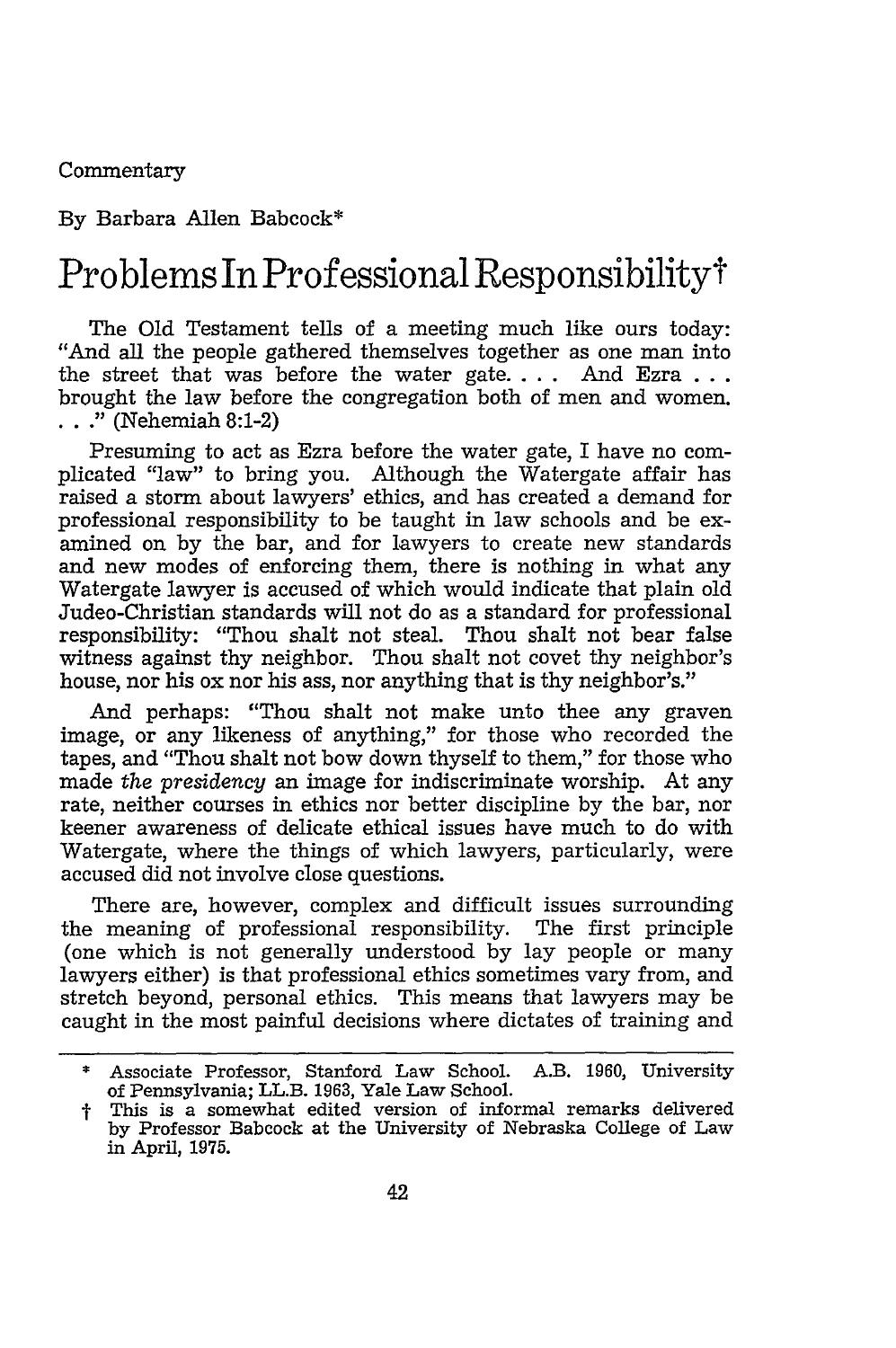personality point one way while the requirements of professional responsibility point the other.

Consider, for example, a case which arose when I was in practice. It was an armed robbery case-a typical one in which a man went into a small liquor store, pointed a gun at the clerk, asked for all the money, got it, and left. The clerk was the only witness, but he was an unusually good witness, calm in the face of a terrifying experience, of the same race as the robber so especially able to make a good identification; in fact, he had picked a photograph of the lawyer's client from several dozen shown him by the police. There was some circumstantial evidence, but nothing significant, and the case rested on the identification by this witness. The client denied guilt; the case was defendable; the lawyer prepared and was ready to go to trial (though the lawyer did his preparation within a few months after the client had been arrested, it was almost a year from the date of arrest until the case was set for trial). A 'few days before the trial was to open, the lawyer decided he should interview the witness a second time for a final evaluation of the strength of the government's case. He discovered that the witness had moved and changed jobs, but through the simple expedient of checking the post office, the lawyer obtained a forwarding address, found the witness and interviewed him. A year later, the witness was as good as ever, still certain of the identification. Thus, on the eve of the trial, the lawyer was discouraged until the prosecutor called to report that he could not find the key witness, hence he would have to ask for one more week to locate him, but would then consent to the dismissal of the case. Both lawyers recognized that since the case was old the judge would most likely order dismissal on the spot. "Eureka," said the lawyer (to himself of course)—<br>"victory from the jaws of defeat"—and hung up the phone. Then he thought: But how can this be when all that is necessary in order to locate the witness is to check with the post office; and what am I going to do when the prosecutor says the witness has disappeared. Should **I** say what I know? What if the judge turns to me and asks whether I know anything about the witness' whereabouts... There followed a long night in which a group of lawyers from the office try to determine a lawyer's duty in the various permutations of this potential situation.

When a question comes up like this for lawyers, there is a primary place to turn, the Code of Professional Responsibility, produced under the auspices of the American Bar Association. When one does this, she finds on the one hand, that a lawyer should represent a client zealously within the bounds of  $law<sub>1</sub>$  and on the

<sup>1.</sup> ABA CODE OF PROFESSIONAL RESPONSIBILITY CANON NO. 7 (1974) **[hereinafter cited as ABA CODE].**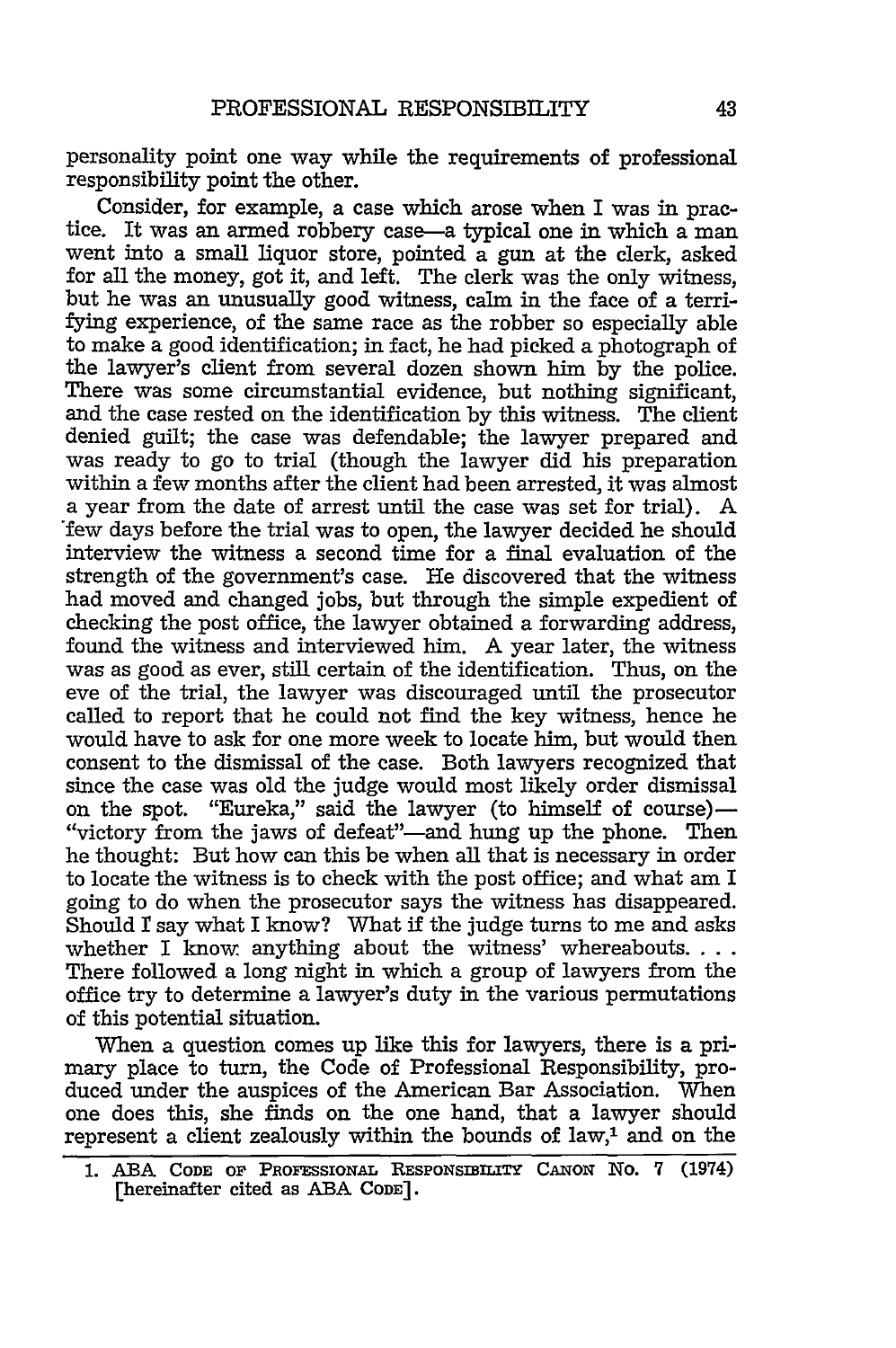other hand that in so doing she should not "conceal or knowingly fail to disclose that which **[s]** he is required by law to reveal."' 2 But that guide is entirely question-begging, is it not, since what the lawyer wants to know is whether she is required by law to reveal the location of the witness. In the same vein, the Code tells us in another rule that a lawyer shall not suppress any evidence that she or her client has a legal obligation to produce<sup>3</sup>— and that lawyer shall not advise or cause a person to secrete himself or to leave the jurisdiction of a tribunal for the purpose of making him unavailable as a witness therein.4 Clearly, the lawyer had not done that. But should this rule be extended by inference to mean that the lawyer should help assure the presence of witnesses at the trial?

In the end, the problem was solved by our imagining vividly this scenario: how would the client feel when the prosecutor said "Your honor we are going to have to dismiss this case eventually because the government is unable to locate its key witness" and in response his lawyer jumped up and said "Excuse me your honor, if I may be of service to the court, I know where the witness is ..." That simply could not be zealous representation within the bounds of the law.

The lawyer's duty was to remain silent. This is not an easy decision-on any level. Think how the lawyer felt, as an individual, having spent many hours in the preparation of the case; on the level of self-interest it was a very hard decision; but beyond that we knew that it was likely that the prosecutor would find the witness, discover that the defense lawyer had known the witness' whereabouts and would tell the judge. Yet, in spite of these considerations, we all agreed that the lawyer's duty in this case lay not with his own interests in getting the trial experience and pleasing the judge, but lay instead with his client's interest. The scene played out just as we had feared in our worst imaginings: the prosecutor was given overnight to find the witness, did so and reported in outrage what the lawyer had done in standing silent the day before. The judge angrily declared that the lawyer had acted unethically and removed him from the case.

This case is a clear example of the clash between personal ethics and personal style, as well, which dictate openness, helpfulness, aiding the system by seeing that cases are brought to trial and guilt or innocence finally determined and professional ethics which in the context of this case called for considering duty to the client as para-

<sup>2.</sup> *Id.* D.R. 7-102 (A) (3).

**<sup>3.</sup>** *Id.* D.R. **7-109(A).**

<sup>4.</sup> *Id.* D.R. **7-109(B).**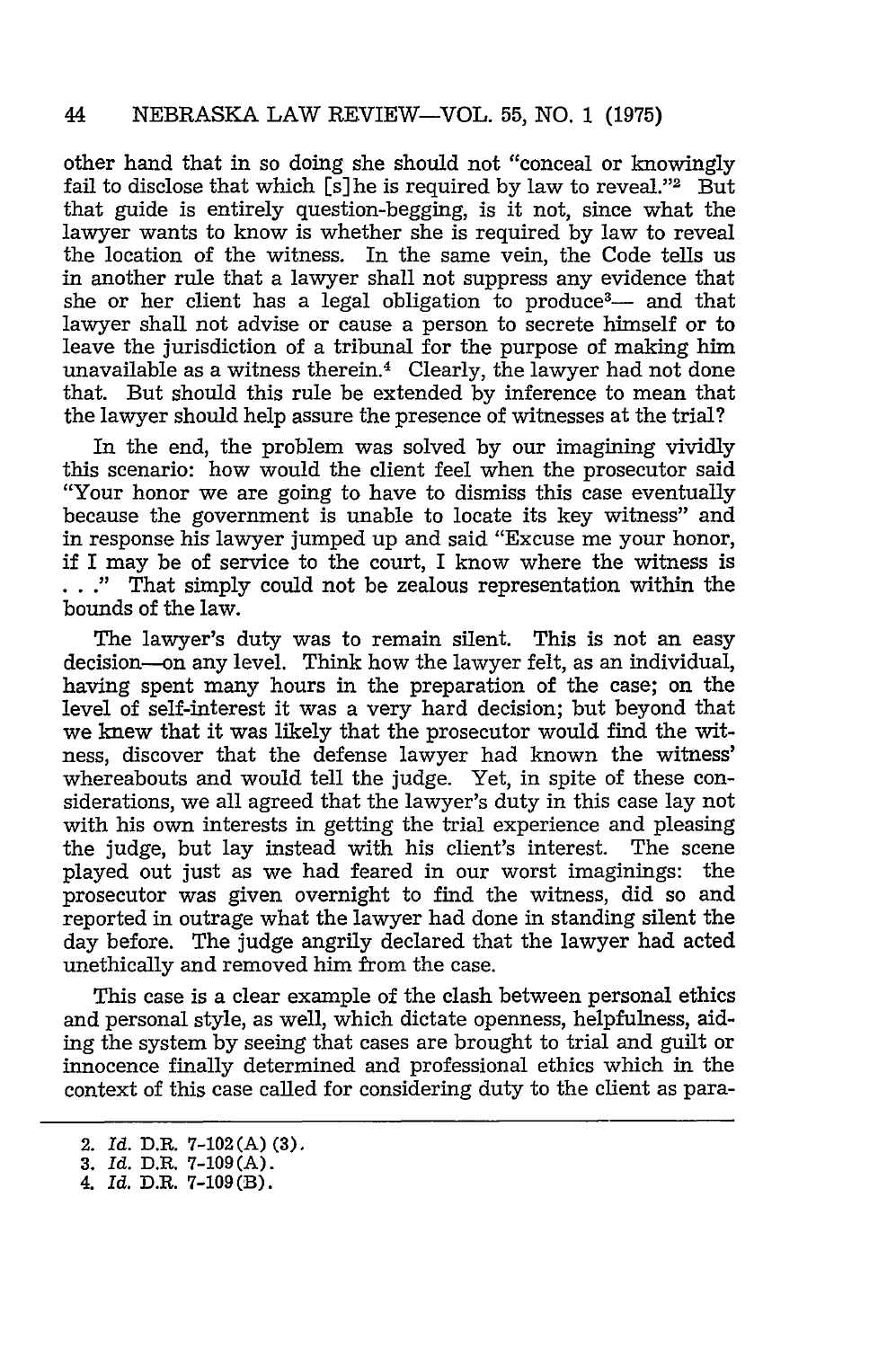mount. The clash was not solvable: compromise between the two sets of values was impossible. The lawyer had to choose-and the choice had to be made without any real guidance from the profession's Code. There was a great deal at stake in this case for the client, in part because one of the first acts of the Nixon administration was to increase the penalties for crimes of all sorts in the District of Columbia. It was possible to receive a life sentence for armed robbery, and the judge before whom the case was set was tough. There was much at stake too for the lawyer who had to practice every day in that jurisdiction: the possible anger and enmity of this powerful judge, who would likely misunderstand if the lawyer said nothing, but would be most pleased and commendatory if the lawyer volunteered the address of the witness.

Why was the lawyer running this personal risk in a routine criminal case for a man who was probably guilty? In making this decision, there was a higher and certain value which the lawyer was expressing. It is an awesome thing when the state investigates and accuses of crime-the total machinery of the society is organized against the individual; the very accusation is damning. To counterbalance that, to make it fair, we have given the accused individual one person-the defense lawyer-whose interests are not in the impartial determination of guilt or innocence, not in whether the system runs well and produces the correct result-one person, an advocate, trained and skilled, whose total commitment is to the accused. With that conception of the defense lawyer's role, the lawyer in this particular context had no choice. **He** did the right thing, which in no way detracts from the individual courage required to do it. Many lawyers would not have been inclined nor able to do it.

I do not mean to indicate that once having decided which value is paramount that the solution is clear. When there are these unresolvable conflicts between personal and professional values, lawyers often turn to each other with the plaintiveness apparent in one of R. D. Laing's verbal knots:

There is something I don't know that I am supposed to know. I don't know what it is I don't know, and yet am supposed to know, And I feel I look stupid if I seem both not to know it and not know what it is I don't know. Therefore, I pretend I know it. This is nerve-wracking since I don't know what I must pretend to know. Therefore I pretend to know everything. I feel you know what I am supposed to know but you can't tell me what it is because you don't know that I don't know what it is.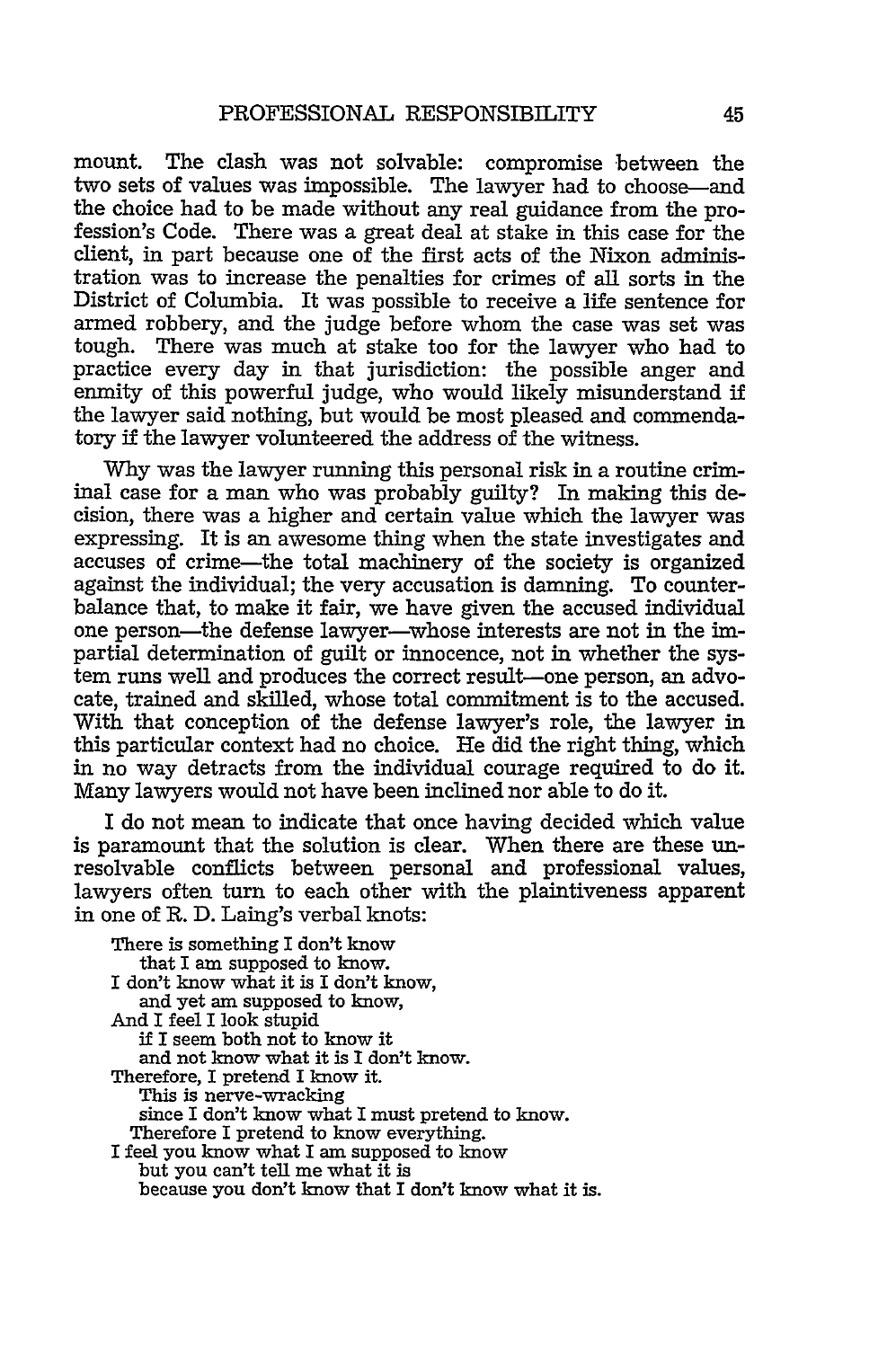You may know what I dor't know, but not that I don't know it, and I can't tell you. So you will have to tell me everything.<sup>5</sup>

Now, it is a short step, if any step at all, from the example I have given of the lawyer who knows where the government witness is to the following situation reported in the national press: Two court-appointed attorneys are to represent a man who is clearly a homicidal maniac. He admits to them that he committed the murder of which he is accused, a stabbing in a campground, but says that in addition he killed two other people in the vicinity. The lawyers have him examined by psychiatrists who say he is mad, and probably not legally responsible. He has a good insanity defense. (When I say "good," you should not hear "winning;" juries generally do not acquit on insanity defenses when a heinous crime is charged.) Even when believing that the accused is sick, they fear him and fear that psychiatrists will release him before he is really cured. (Guilty verdicts then are usually returned even when the evidence of insanity is very strong.) At any rate, in this case, which is hopeless as I have defined it, this wretched madman tells the lawyers that he has also killed two other people, and he tells them where the bodies are hidden. What are the lawyers to do now? They found and photographed the bodies. They were in the midst of representing the client by trying to plea bargain to a lesser crime: second degree murder.

Are they like any other citizen who has discovered a crime and should report it? Surely not. Are they in the situation where the dictates of the ABA Code are clear-"A lawyer should preserve the confidences and secrets of a client."6 Or is this one of the exceptions to the rule, in which the Code allows a lawyer to reveal confidences or secrets when permitted by the disciplinary rules or required by law or court order.<sup>7</sup> The footnote to that rule suggests that "public policy forbids that the relation of an attorney and client should be used to conceal wrongdoing on the part of the client" and that "a communication by a client to his attorney in respect to the future commission of an unlawful act or to a continuing wrong is not privileged from disclosure."<sup>8</sup> The concealment of the other two murders and of the evidence seems a continuing wrong that the attorneys were called upon to disclose, one that was not protected by the attorney-client relationship.

But imagine yourself in the place of these lawyers. They found out about these other two deaths only through the trust and confi-

<sup>5.</sup> R. LAiNG, KNOTS 56 **(1970).**

**<sup>6.</sup> ABA CODE** Canon No. 4.

**<sup>7.</sup>** *Id.* D.R. 4-101 **(C)** (2).

**<sup>8.</sup>** *Id.* D.R. 4-01(C) (2) n.15.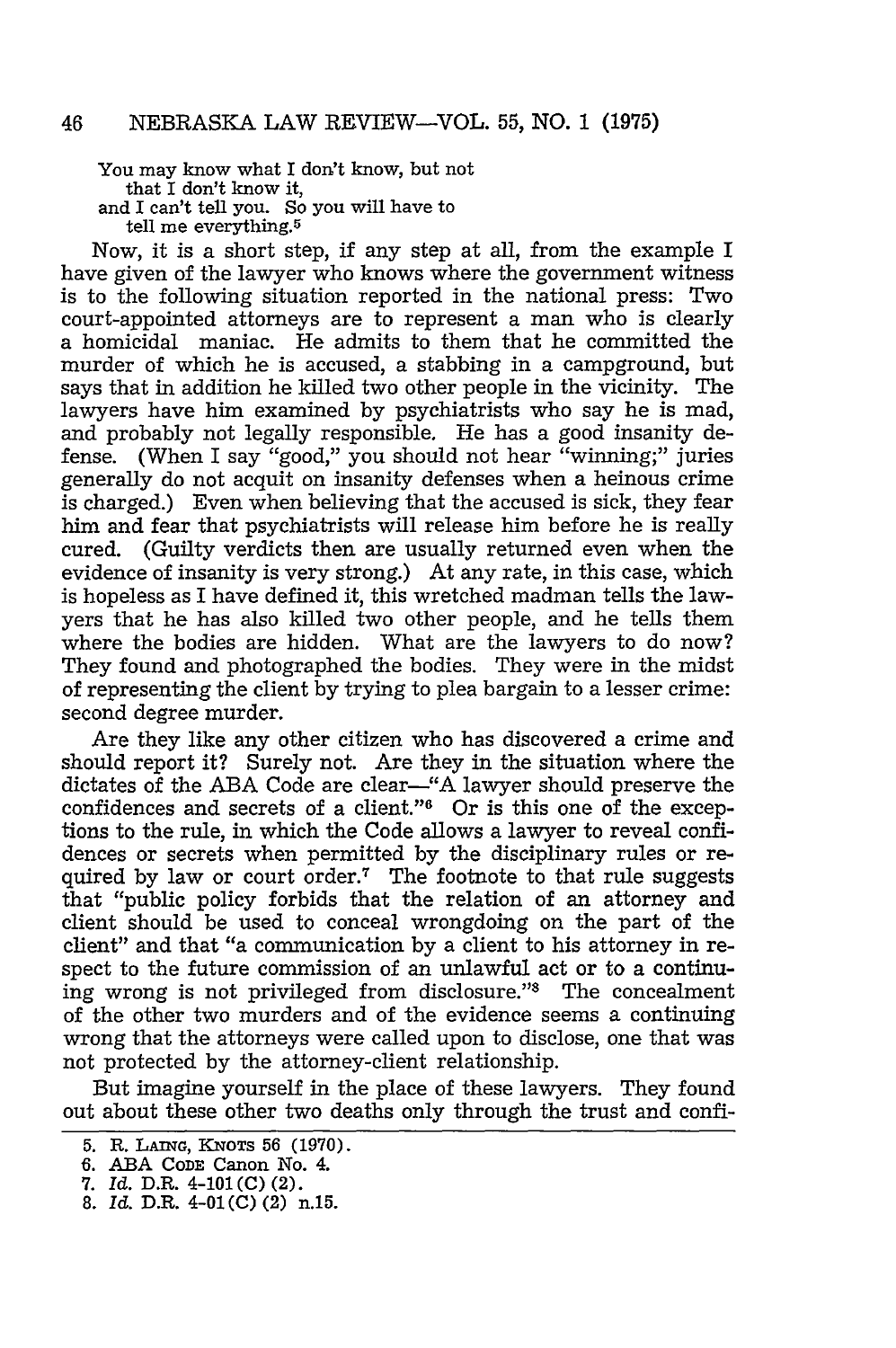dence they had built with the client. The client is a crazy killer against whom society wants vengeance. Disclosing this information will assure the end of the client's life-either physically or mentally. Remember also that nothing is to be gained for these lawyers personally **by** failing to disclose this information: this is not a rich man who will pay them well; they will not be respected for it. The parents of the dead people came and asked them if they had any information. Can you imagine how difficult it was not to tell these suffering people that rather than hope for the return of their children they should adjust to their deaths? When all of these things are considered, although I as a lawyer would have made a different decision in this case, I think that their process of decision making was probably **highly** ethical. But again, the point is that lawyers everyday-not quite as dramatically as in this case-deal with the most complex and difficult decisions, quite alone and without sufficient guidance from the profession or the society.

We are discussing the variance between personal and professional ethics. As the examples with which we have just dealt illustrate, there are grave ethical problems to be confronted and resolved when the stated duties to the client, to the court and to the profession conflict. The lawyer is in a double bind: not only is there a clash between personal and professional ethics, but there is a further subcategory of conflict.

Professional ethics will more likely mandate, to a much greater degree than personal ethics, that the lawyer do things which are, at the least, personally distasteful. The lawyer will not be required to lie or steal, but may be required to represent to the fullest a person who has almost certainly savagely murdered a child; he may be required to give this representation with the tact and concern for that individual which one would exhibit toward an innocent teenager accused of a minor crime, or to a former Harvard Law School dean accused of tax evasion. That is what the Code of Professional Responsibility means when it says: "A lawyer should assist the legal profession in fulfilling its duty to make legal counsel available."<sup>9</sup> The Code adds that:

When a lawyer is appointed **by** a court, or requested **by** a bar association to undertake representation of a person unable to obtain counsel, whether for financial or other reasons, he should not seek to be excused from undertaking the representation except for compelling reasons. Compelling reasons do not include such factors as the repugnance of the subject matter of the proceeding, the identity or position of a person involved in the case, or the belief of the lawyer that the defendant in a criminal proceeding is guilty, or the belief of the lawyer regarding the merits of the civil case. $10$ 

**<sup>9.</sup> ABA** CoDE Canon No. 2.

**<sup>10.</sup> Id. E.C. 2-29.**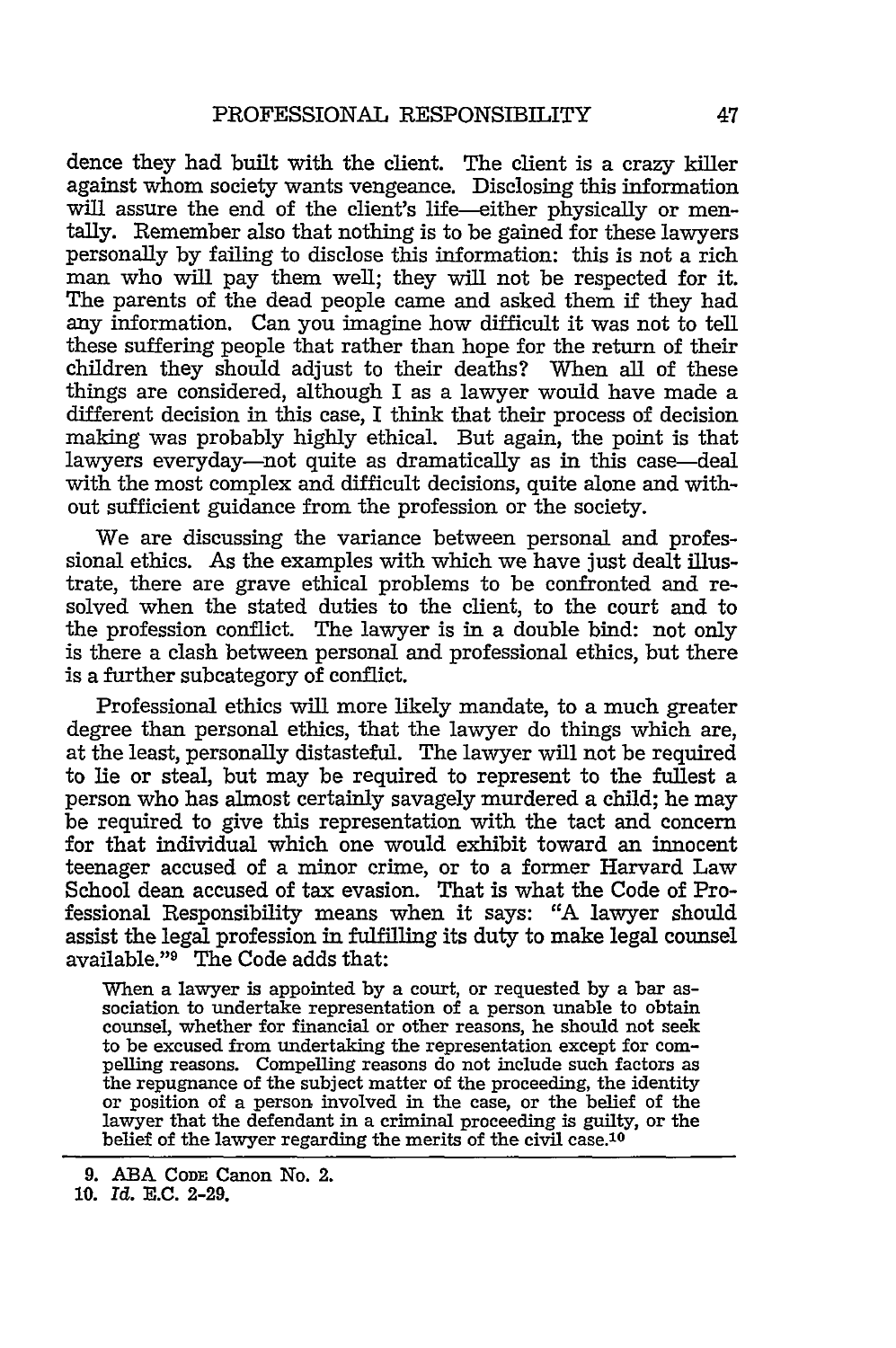We lawyers are told by our only official guide to professional ethics that we have a duty to provide legal services to everyone, whether or not the person can afford it, and that it is the ethical obligation of each lawyer to aid the profession in that function. That seems clear; it would seem clear, too, that there cannot be a double standard of representation. The lawyer's role, according to the ABA Vinimum Standards for Defense, is that of a "wise counsellor and learned friend." We are to be zealous within the bounds of the law. We are to use the same techniques of handholding—reassuring clients, communicating with them, and counselling, in the case of the alienated, incoherent armed robbery defendant-as we would for the bank president accused of embezzlement, or the former presidential aide accused of perjury, or perhaps more to the point, the client in a civil case whose financial future depends on our skills in successfully concluding a contract dispute.

Furthermore, the lawyer is called upon by the Code to be selfless in her representation. One of the classic examples of selflessness is that of Harold Medina's representation during the Second World War of a man charged with treason. There had never previously been an interpretation of the treason section of the Constitution by the Supreme Court; the legal research and trial preparation took many months; and the trial itself was an excruciating experience. When the summations were over and the judge had concluded his charge to the jury, but before he sent them to deliberate, he asked the defense counsel to rise and proceeded to thank him for his representation in the case, pointing out that he was assigned without compensation and that he had performed a patriotic duty.

What was the counsel to do? The judge had in effect told the jury that the lawyer probably did not believe in his client or his cause, but was acting out of abstract duty. The judge had disassociated the lawyer from his client. Yet, if the lawyer objected at this point, not only would he be widely misunderstood, accused of ingratitude at the least and at the most of associating himself too closely with his client, but he would also probably permanently anger the judge. Despite this, Medina did take exception in front of the jury to what the judge had said. This is an example of selfless courage.

Zealous representation must mean that for the pariah of society-and who is more so than the angry, young, heroin-addicted man accused of a vicious armed robbery-the lawyer explores every possible legal point, investigates all leads, and raises novel issues; in short, she throws herself into the representation with the fervor which a large retainer would inspire. There simply cannot be two standards of representation. The role of the lawyer cannot shift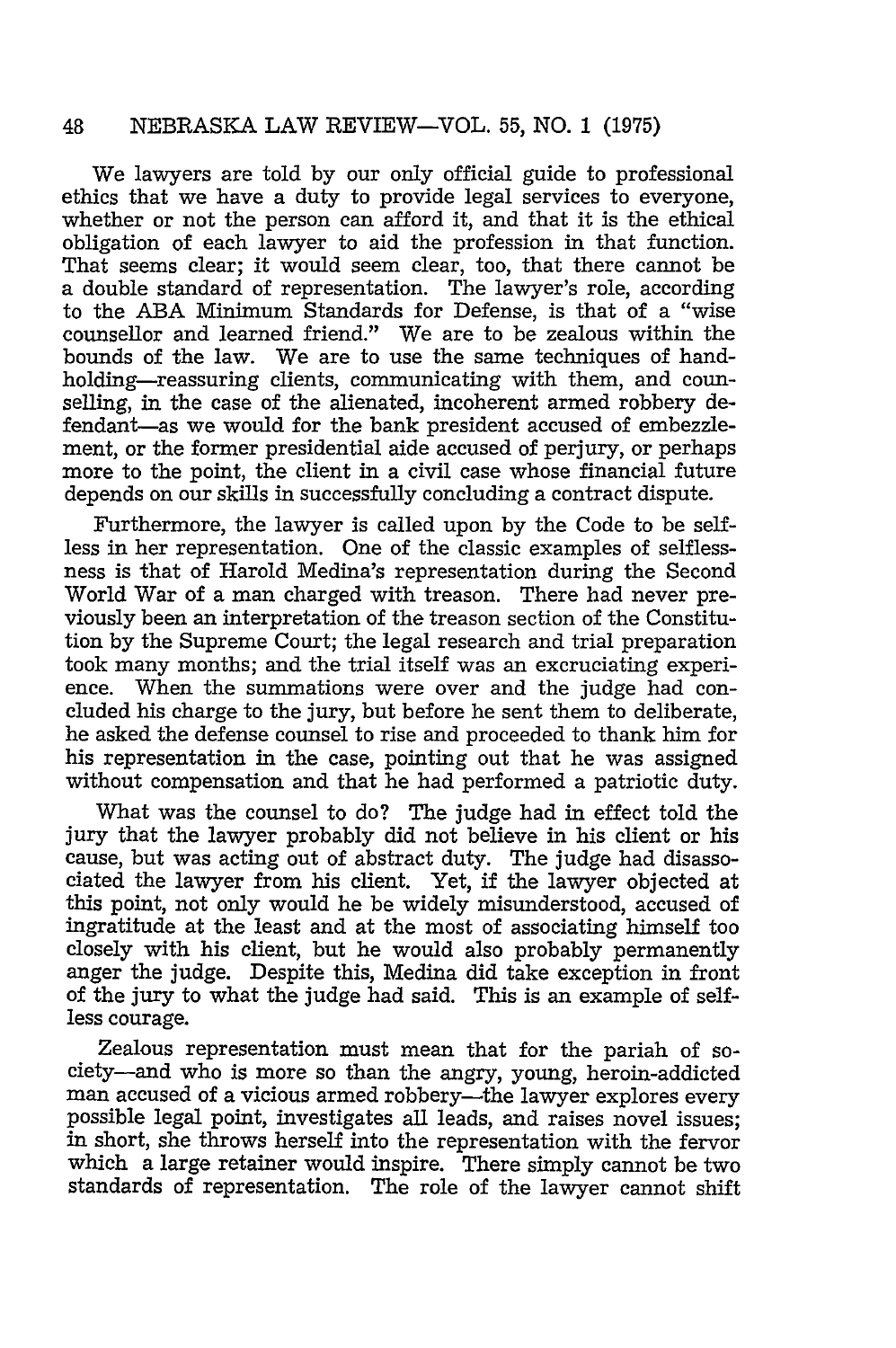and her ethical duty cannot change according to whom she represents.

The ideal is to provide legal services of the same quality to all people including those who are despised, often degraded, and frightened. Think, for instance, of the lawyer called upon to represent the SLA "soldier" accused of killing a black school superintendent. **A** perfectly ethical lawyer appointed to such a case might well candidly respond: "Dealing with this kind of case makes me sick, and I am not so good at it—perhaps even incompetent. Moreover, high-class, careful legal representation is wasted in the hurlyburly of the criminal courts. The best lawyers there are the ones who know the personnel and are there every day and can wheel and deal. Furthermore, I don't even speak the same language as these people. They can't understand me and I can't understand them, so how am I to play my wise counsellor, learned friend role? If I am to perform my ethical duty to make legal counsel available, there are better and socially more useful ways for me to do it. **I'll** bring some test civil suits, or represent community groups. Don't make me do this."

That position would find some support in the Code. Ethical Consideration 2-30 says that a "lawyer should decline employment if the intensity of [her] personal feeling, as distinguished from a community attitude, may impair [her] effective representation,"11 and while this would seem to apply to paid representation since it speaks in terms of "employment," the principle is applicable to all kinds of representation. Also, a Disciplinary Rule of the Code states that "a lawyer shall not handle a legal matter which  $\lceil \text{she} \rceil$ knows or should know that [she] is not competent to handle without associating with [her] a lawyer who is competent to handle **it."12**

Yet again, the Code states as a Disciplinary Rule that "a lawyer shall not hold [her] self out publicly as a specialist"<sup>13</sup> except under very narrow specified conditions. For instance, patent lawyers are allowed to do  $so<sub>14</sub>$  and very recently several states, including California, have been experimenting with other specialization programs. If lawyers, as envisioned by the Code, are not specialists but generalists, how can they be allowed, when appointed in criminal cases, to say: "I'm not competent to handle this?" And what kind of inquiry should be made about whether this disclaimer is a shorthand way of saying: "I am personally repelled, don't want to waste

**<sup>11.</sup>** *Id.* **E.C. 2-30.**

<sup>12.</sup> **ABA CODE Canon** No. **6,** DM. **6-101(A) (1). 13. ABA CODE Canon No.** 2, **E.C. 2-14.**

**<sup>14.</sup> Id. E.C.** 2-14 **n.38.**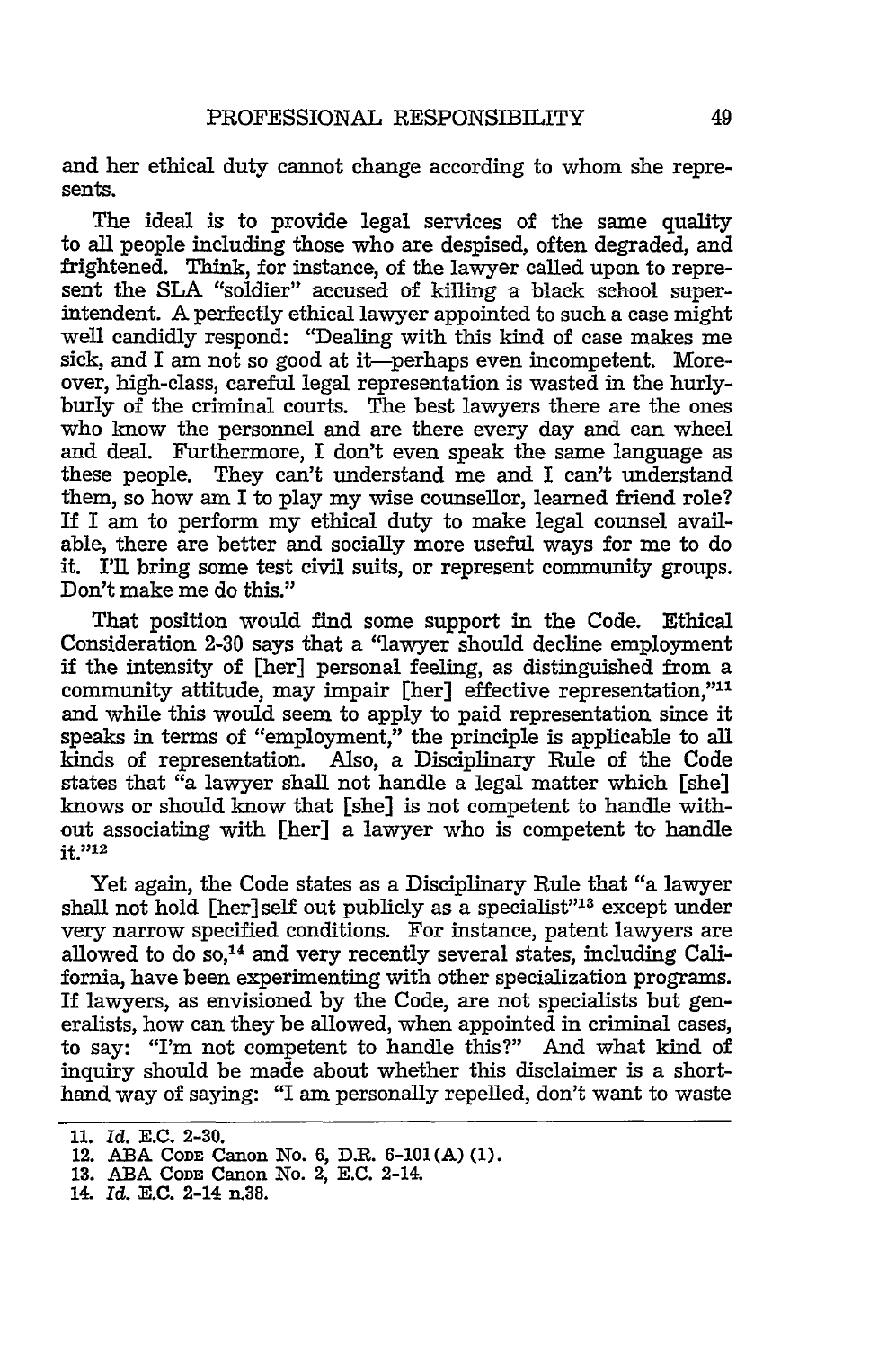myself, and feel that the system should not operate by conscripting me?"

Consider first the issue of specialization and whether it makes sense, for instance, for lawyers in general practice, or corporate practice, to be allowed to say: "I can't represent people in criminal cases without possibly subjecting myself to discipline because I'm not competent to handle these matters." I personally am always torn on the issue, having spent nine years of my life representing people in criminal cases. I want to believe that such representation is arcane and intricate, and that only the truly initiated-not to say geniuses- can *really* do it, but I am not sure that is the case at all. There is a skill, but I find it hard to believe that the personal injury lawyer, for instance, or in fact any lawyer who has had any training or devoted any attention to litigation, could not acquire considerable criminal law ability very quickly. That is not to say that such acquisition would be painless, because it would take hard work, but the skill we are talking about, the special area of competence, is litigation, not criminal law. Now, it might be said that most criminal cases do not go to trial. So maybe what we are talking about is not even litigation skill, but negotiationin which all practicing lawyers should be expert.

The likelihood of going to trial is undeniably greater in criminal cases, and the ability to negotiate effectively turns peculiarly on the wherewithal to go to trial. In the criminal cases, there is not the maneuvering room allowed by extended discovery, or the financial considerations which can enter into negotiations in a civil case. The main negotiating point of the defense lawyer in a criminal case is her willingness and ability to go to trial. I would agree that a lawyer who has never been in a courtroom may not be competent to handle a serious criminal matter and should be allowed to excuse herself on ethical grounds, at least from sole representation, under the Code of Professional Responsibility.

This does not mean, however, that a lawyer could not associate with someone who was competent in criminal matters, and learn through the association; nor does it mean that a lawyer could not assume the responsibility of becoming proficient in criminal law, by starting with less serious cases, and/or by extra diligence. That brings us directly to the issue of whether lawyers *should* feel an obligation to involve themselves in representation of the indigent accused. And this really does bring us full circle to the inherent conflicts in the Code of Professional Responsibility: between the canon which tells us to assist the legal profession in making representation available and the canon which admonishes us to be competent.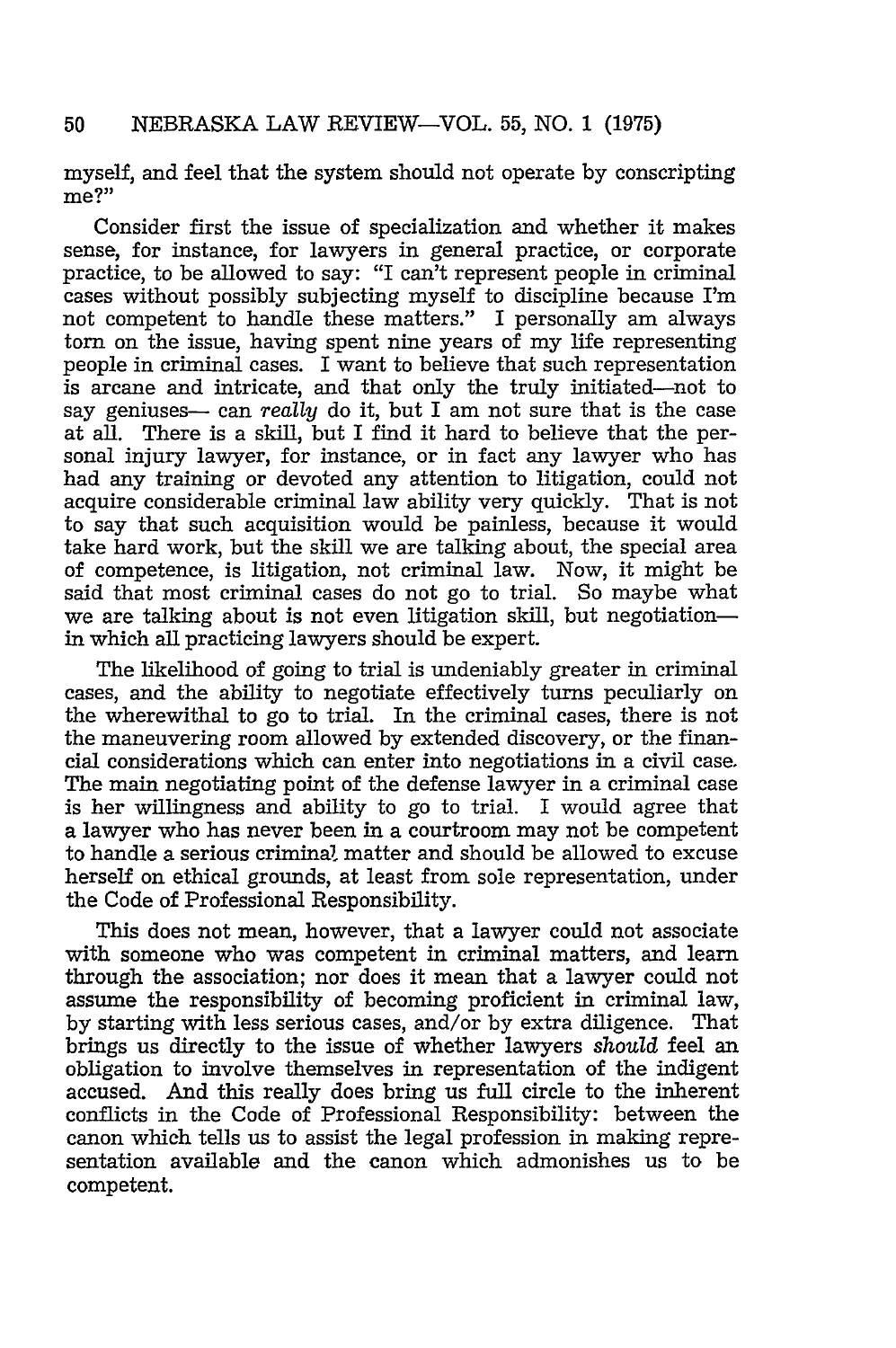At this point, we must draw back and do what the Code fails to do: take some overview of the system of criminal justice and the lawyer's role in it, and ask what ideally we would like to have.

The first premise is that we desire a system in which each person in every case is truly represented according to the traditional model of the dealings which lawyers and clients have with each other. This, in fact, is the promise the Supreme Court has made, which has never been fulfilled to all, or even most, indigent accused anywhere—partly because the profession does not want to do it, mostly because society does not want to pay for it. The proposition that competent counsel should represent poor people accused of a crime in approximately the same fashion as she would represent the person of means accused of a crime must be faced for what it is: a moral question. The Constitution says that we shall do it and we should; but if we fail to do it on any kind of a large scale, as we always have, it does not mean that a lot of innocent people will go to jail. We all know that most people accused of crime did something along the lines of what they are accused of. Providing real counsel means that this knowledge of ours is not translated into unfair shuttling of the person through the system.

The second premise upon which an ideal system of representation would be based is that there is something different and special about criminal law which makes it useful for a large segment of the profession to be involved with it. The idea about criminal law has been that its administration reflects the tone and temper of society, and indeed, as Winston Churchill suggested, the degree of civilization. Because criminal law deals with the enforcement of moral norms by the majority, there should be a broad-based participation in the system of enforcement to help assure that the law reflects current values.

This idea that I have presented is not a generally accepted onein or out of the profession. Therefore, let me state plainly that what I am arguing is that as a matter of professional ethics, a great part of the bar should consider it a duty to become involved in the practice of criminal law.

It often seems to me, since this is where I have labored most, that the problems of professional ethics rise most sharply in the heated facts of criminal cases. But the same conflicts emerge in the more civilized arena of civil law. To illustrate that, in a course on professional responsibility, students were presented with problems and the class sat as a bar disciplinary board, or as a law firm or legal services office. After debate, a public vote was taken on the solution of the problem. Each case was a close one. Virtually all the votes were divided. This vote was taken among students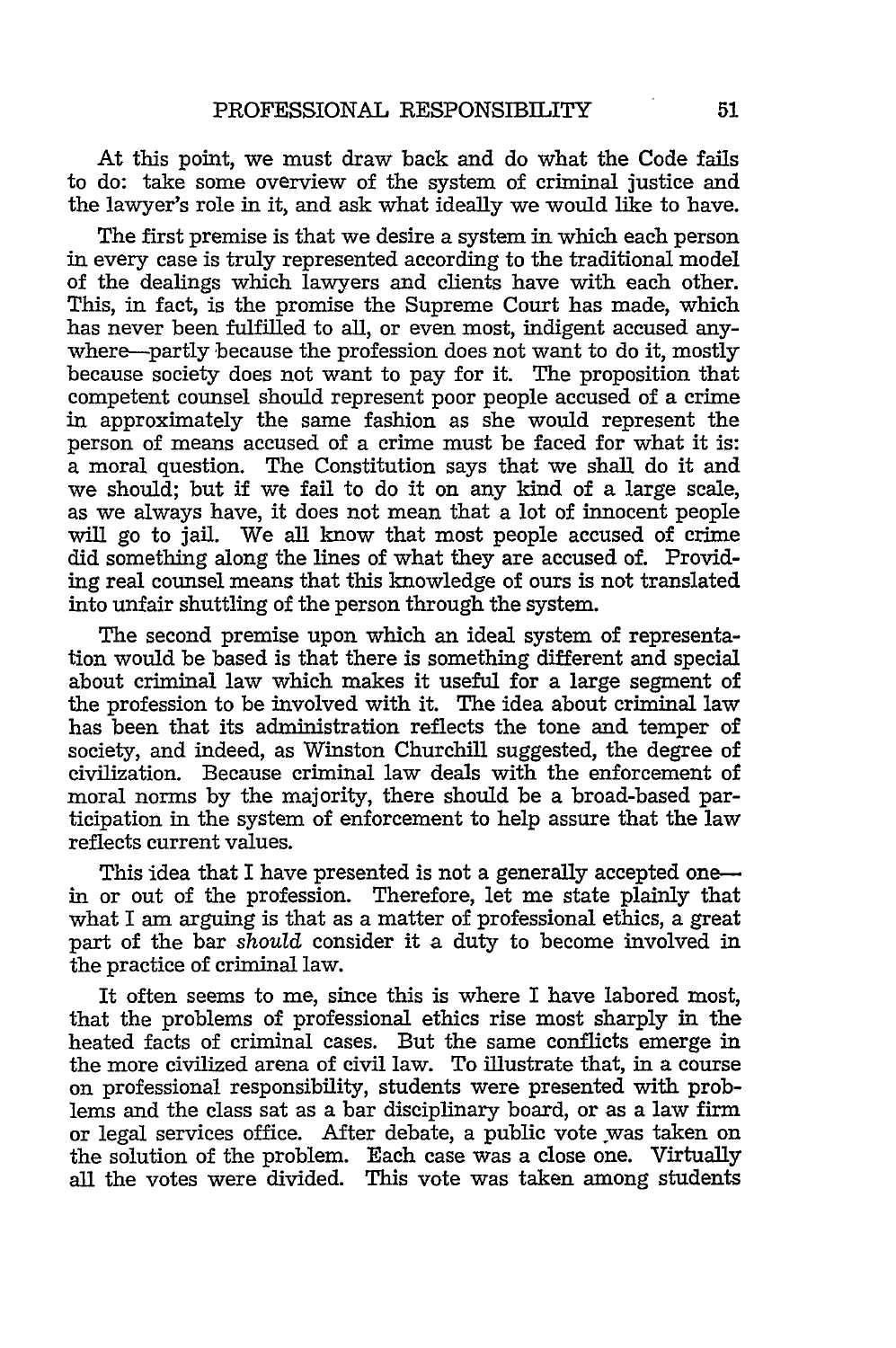who had no financial or other pressures which would keep them from voting for the *"right"* thing.

One of the issues which hotly divided the class was the following fact situation. A small successful computer company, which we will call CDM, is bringing an antitrust action against a giant in the field-RPM. CDM has subpoened a total of 27,000,000 RPM documents at a cost of \$3,000,000, from which its staff has culled 150,000 which bear on the relevant factual issues in the suit. **CDM** constructs a computerized tape file to serve as a data base for the otherwise incomprehensible collection of paper; the data base reveals trends and comparisons not evident from an examination of the documents themselves and also indexes the documents. The data base provides strong factual ammunition for a good suit by CDM against RPM. Meanwhile the Justice Department is also bringing a large suit on behalf of the Government against RPM because it considers the computer industry to be the most monopolized in the United States economy. RPM, having been burned by releasing too much information to CDM, is dragging its feet in the public action. The Justice Department is able to obtain fewer documents than CDM and does not have CDM's capacity for analyzing them.

Focus on the role of the lawyer for RPM. Let us say that she was formerly with the Justice Department and knows that the Department does not have the capacity to attack the computer industry; she also knows that using CDM's data base would enable the Government to make its case. Therefore, she moves very quickly to settle the case with CDM, in a way which will give them a monopoly of a small part of the industry, a concession from RPM, on *the* condition that they destroy the data base. Let us add the fact that the lawyer, as a matter of personal philosphy, believes that monopoly is a bad thing and that the computer industry, which is her client, is heavily monopolized with bad results for everybody. (Adding this fact simply strengthens the case; but it is not a necessary factor.) In negotiating for the destruction of the data base, the lawyer has done the best thing for her client; simultaneously she has done a very bad thing for society, and the American economy. Yet, what other role would you have the lawyer play except that of representing her client to the utmost? Would you want the lawyer to decide what she thought was best and advise the client that in the public interest it should give up its monopoly? Actually, that is not such a bad alternative, but it is not within the realm of anything lawyers are presently advised to do by any code of ethics. The lawyer who drives the hard bargain for her client in this situation has all the professional and societal support; she is good (that is, successful) and she has her eye on the goal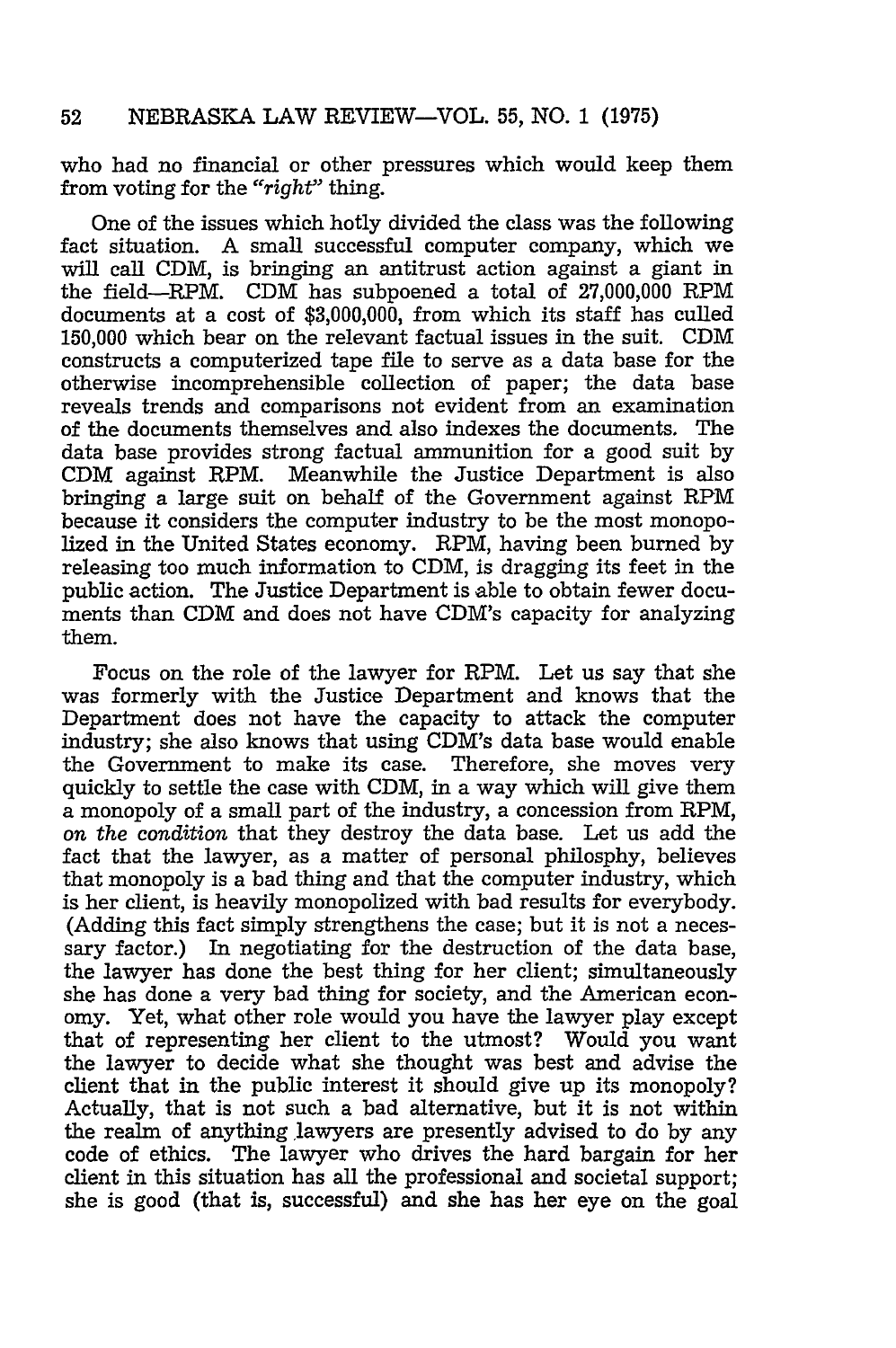of aiding her client-the only fixed star **by** which to be guided on troubled ethical waters.

In the three examples set forth—the lawyers with information needed and desired **by** the system, the lawyers needed to represent an accused individual, who are not interested in doing so, and the lawyer who makes a settlement which is probably not in the interests of the society-the same conflicts with which we began are involved: the clash between personal and professional ethics and the total lack of systematization even within professional ethics with the result that there are often two sets of competing demands and mandates facing the individual lawyer.

The issues we have considered are examples of the hard questions-and the examples could be greatly multiplied. In dealing with the hard problems, there is, of course, no easy answer. A deep miscommunication between the profession and the public has, moreover, created a lack of understanding of the lawyer's role in the adversary process. Complicating the matter still further, there is not a great deal of good will to fall back on in assessing an individual lawyer's performance. Presumably this lack of comunication can be remedied by educating both lawyers and the public. Lawyers need to understand that they must confront issues on which neither commitment to the Ten Commandments, nor humanitarian concerns for others, nor the public interest will give them any help. The public must recognize that this is the task in which lawyers are engaged. Toward this end, there should be more emphasis in law school on the difficulties of the lawyer's role, the ambiguities of professional ethics, the harshness of choices which a morally sensitive lawyer will be called upon to make.

Even while accomplishing this educational task, we must also remember that a great deal of the public's lack of understanding and sympathy for the lawyers' role arises not from the lawyers' handling of difficult and close questions but from their failure to deal with easy ones. The bar has not only failed to establish a code which will guide lawyers in difficult situations; it has failed to discipline them for very basic errors which can only be called crimes or incompetence. When the profession organizes to throw out those who steal and lie, then we may be better able to draw public understanding and support and even guidance on how to handle more complex problems. A prestigious committee of the American Bar Association, headed by former Justice of the Supreme Court Tom Clark, recently concluded after three years of studying lawyer discipline throughout the country that a scandalous (their word) situation existed in which disbarred attorneys are able to continue to practice in another locale; that lawyers convicted of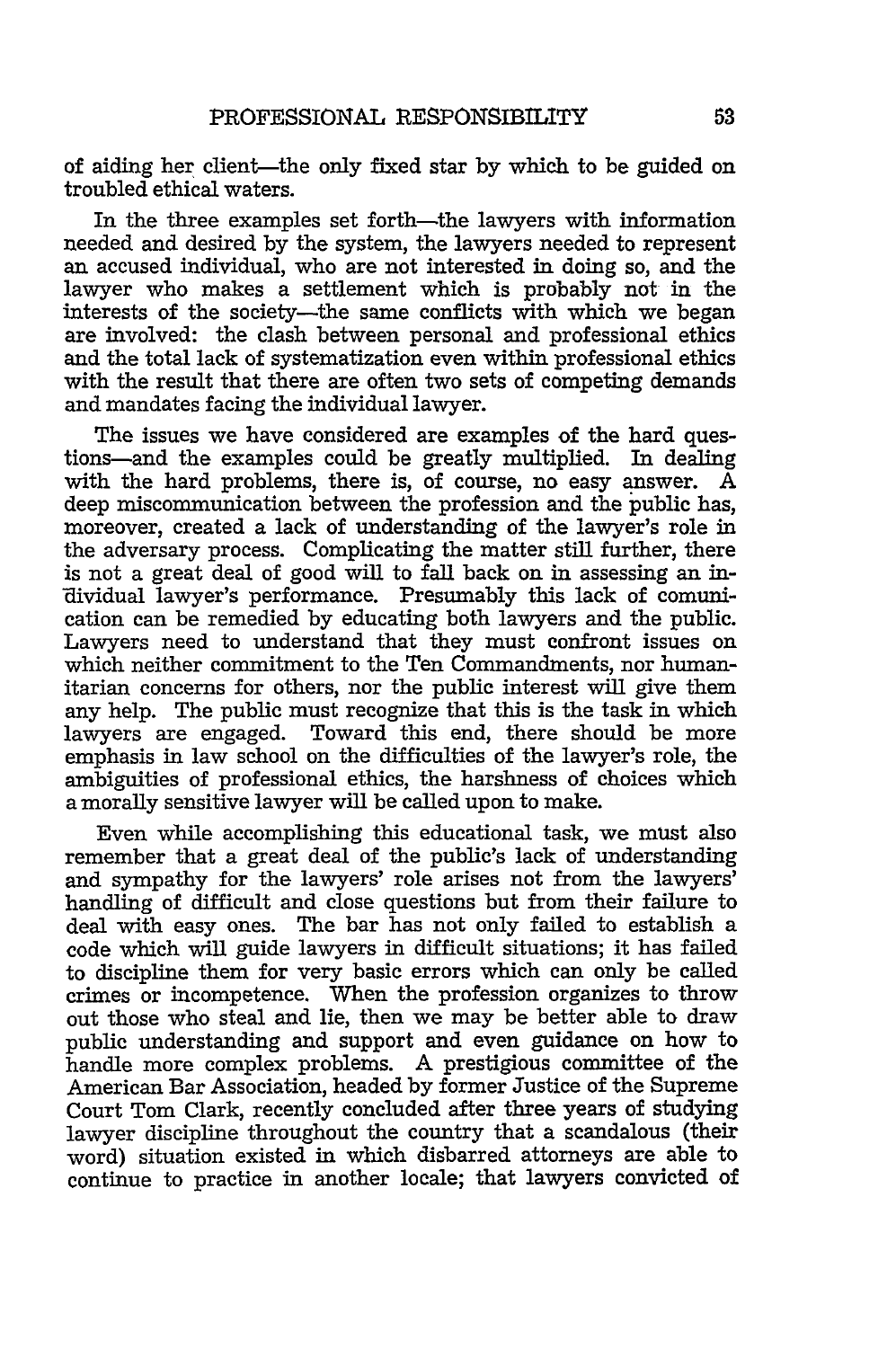federal income tax violations are not disciplined (if they are not the former vice-president); that lawyers convicted of serious crimes are not disciplined until after appeals, often a matter of three or four years; that even after disbarment lawyers are reinstated as a matter of course; that lawyers fail to report violations of the Code and even criminal conduct by their brethren; that lawyers will not appear or cooperate in proceedings against other lawyers; and finally, that state disciplinary agencies are undermanned and underfinanced, many having no staff whatever for the investigation or prosecution of complaints.

The committee outlines some very basic steps for remedying this problem such as the financing of the disciplinary process, the acceptance within the profession of the need for effective disciplinary procedures, and the exchange of information among disciplinary agencies. In the wake of Watergate, a great deal is being accomplished in some places along these lines. In California, for instance, there has been a sharp increase of disciplinary activity. But there is still a long way to go before we have even minimal enforcement of what everyone agrees are ideals of the profession (again, I am not talking here about the hard problems, but about minimal enforcement of basic standards). And yet, even that is not always easy. Let me illustrate this with excerpts from an actual case in which a lawyer was disbarred. Think about what you would have done if you had had a vote on the disciplinary committee.

Petitioner, an attorney at law, was charged in Alameda County with four counts of soliciting others to commit perjury .... In September, 1957, he changed a plea of not guilty to guilty on counts 3 and 4 and the other two counts were dismissed. Sentence was suspended and he was placed on probation for three years, conditioned in part on the payment of a \$2,000 fine within one **year....**

A record of the conviction was filed with this court. We issued an order to show cause why a final disciplinary order should not be made and on November 26, 1957, suspended petitioner from the practice of law pending final disposition of this proceeding. The matter was then referred to The State Bar for report and recommendation as to the extent of discipline to be imposed **....** The Board of Governors, by majority vote, followed the local committee's recommendation of disbarment. Three board members dissented on the ground that the discipline recommended was too severe. Petitioner likewise urges that, in the circumstances, disbarment is too harsh a penalty. We conclude that the board's majority recommendation should be accepted.

Petitioner does not dispute that the basic facts warrant disbar-<br>ment but pleads that consideration be given to his background, which he sets forth as follows: He is a Negro, born in Mississippi in 1916, and presently forty-three years of age. In 1935 he graduated from high school in Mississippi, attended two semesters of college, and then quit in order to marry. He was inducted into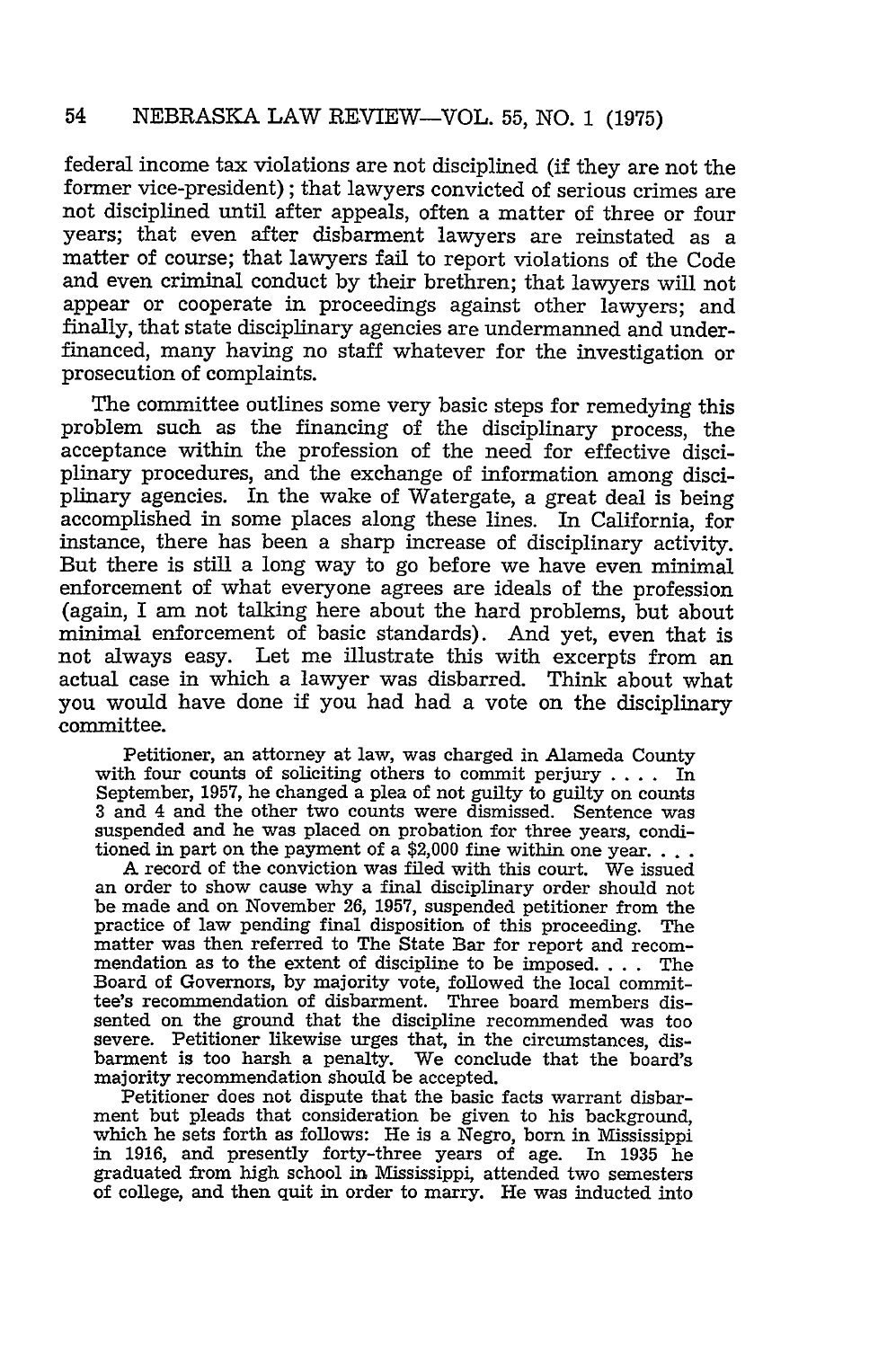the army in January, 1941, and commissioned a second lieutenant. On the termination of hostilities in 1945 he reverted to inactive military status and brought his wife and three children to Oakland, California, where he has since resided. He engaged in various accredited law school] in Oakland under the G.I. Bill but continued<br>working outside class hours in order to support his family. He was admitted to The State Bar in 1954, and thereafter, until his present difficulties arose, practiced law independently in the Oakland area. His clientele consisted "almost entirely of and was confined to the Negro population of Alameda County."

Petitioner further declared to the local committee that his con-<br>duct had not been ethical or correct, that "I feel that I have done wrong and I have brought discredit upon the Bar Association, and all of you gentlemen here as lawyers **...** and that I should be it was a dog eat dog affair and scuffling for everything." Petitioner also said that his present difficulties had taught him a lesson and "I believe that my ethics and my method of operation will be much more conservative and much better **. . .** than it has ever been in the past."

One of petitioner's character witnesses was a Methodist minister who stated that petitioner "has been **highly** regarded as quite an outstanding churchman, not only in his local church but in his denomination. He is one of the leading laymen on the general church level **. . .** [and] a very fine family man," that "it is the feeling among" the church people that whatever petitioner "did on this occasion was not in conformity with his usual conduct." The other character witness was an Oakland roofing contractor who stated that for two or three years he and petitioner had owned a bar together, which petitioner managed; that "we were offered money **by** bookmakers, peddlers of marijuana and that short of thing **.. .**to operate in our bar, and Claude [petitioner] turned it out of some money and it wasn't done"; that "We both got out of the bar business because the only way we could have made any money was slightly crooked. I have seen Claude time and time again turn down the chance for a fast buck."

At the time (May, **1958)** of the hearing before the local com- mittee petitioner had paid \$400 of his fine, had reported regularly to the county probation department, had not obtained regular employment but had had miscellaneous short jobs and was managing to meet a minimum of his obligations, and in the opinion of the probation officer was 'making an excellent adjustment considering all the factors involved."15

Would this be different if the lawyer were a white Nebraska graduate? When we get down to it, in this case is it not a problem of inferior education in the law school setting which may be what has occasioned the recent interest in continuing education of the

**<sup>15.</sup>** *In re* Allen, **52** Cal. **2d 762, 763-67,** 344 **P.2d 609, 609-11 (1959).**